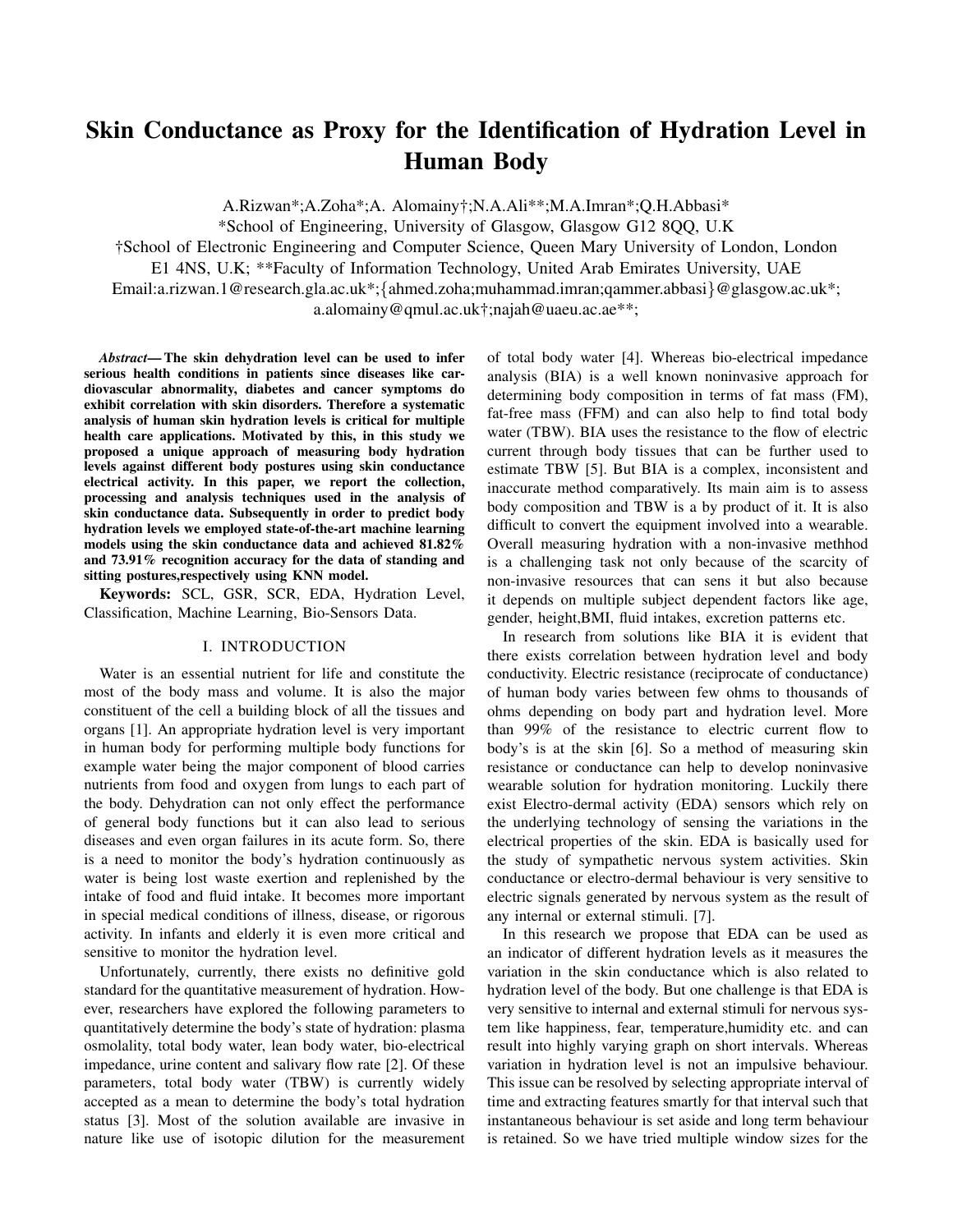time intervals, extracted multiple statistical features and used multiple machine learning algorithms. The goal is to identify the optimal window size, best combination of features and high accuracy algorithm with optimal tuning parameters to classify hyderation level on the basis of EDA data. To the best of our knowledge, it is for the first time that EDA is used to measure the hydration level.

Our major contributions here are:

- 1) Collection of electrical conductivity data for two distinct postures
- 2) Statistical analysis of the electrical conductivity of the skin and feature extraction
- 3) Application of the machine learning models for prediction of hydration levels.

The rest of the paper is organized as follows: Section II describes the data collected, Section III explains the whole process from data collection to model optimization along the tools used, results are presented in Sections IV and Section V concludes this paper.

## II. SENSING DATA

Data used in this research is collected from one subject for initial analysis and for the purpose of consistency as conductance can vary from individual to individual on the basis of factors apart from hydration level. Subject under study is a male of age round thirty, weight 70 KG and height 5 7' with no conditions of edema or swear hypo-hydration. Data is collected over the period of one month but we have tried our best to keep the data collection environment consistent as EDA is very sensitive to internal and external parameters. Data is collected using BiTalino EDA sensor and processor [8]. For the collection of data pre-gelled active and passive electrodes are fixed to hypothenar sites on the palms of the non-dominant hand as it is recommended in [9] beside following other recommended precautions. Data is collected at a sampling rate of 1MHz and 16 bit resolution highest precision options provided by BiTalino EDA.

Data is collected in two states of the subject labelled as hydrated and dehydrated based on the condition whether the subject has drank water or not prior the reading. Subject is considered dehydrated when he has not drank water or consumed any other liquid or food for last 10 hours or more. Skin conductance measured within an hour of drinking water, consuming any liquid, is labelled as hydrated conductance level. Conductance is measured for five consecutive minutes at one time. Five minutes is found to be optimal time as for the longer period of placement can effect the results because of sweating or absorption of gel in skin. Further the hydrated and dehydrated data is collected in two postures named sitting and standing separately to study if the body posture has a considerable impact.

The overall length of the data collected is four hours approximately. Out of which data of two hours is for standing and two hour data is for sitting position approximately.FOr sitting one hour data is for dehydration state and almost one hour data is for hydration state. Same is the case for data of standing posture. For a window size of 30 seconds we get 120

### TABLE I

# CLASSIFICATION RESULTS

| Model      | Data            | <b>Accuracy for Window Sizes</b> |            |          |            |
|------------|-----------------|----------------------------------|------------|----------|------------|
|            |                 | 30(Sec)                          | $45$ (Sec) | 60 (Sec) | $75$ (Sec) |
| <b>KNN</b> | <b>Sitting</b>  | 73.91%                           | 60.00%     | 70.00%   | 37.50%     |
|            | <b>Standing</b> | 81.82%                           | 73.33%     | 60.00%   | 37.50%     |
|            | <b>Combined</b> | 60.71%                           | 54.05%     | 60.00%   | 47.37%     |
| LR         | <b>Sitting</b>  | 52.17%                           | 20.00%     | 60.00%   | 37.50%     |
|            | <b>Standing</b> | 50.00%                           | 53.33%     | 40.00%   | 12.50%     |
|            | <b>Combined</b> | 57.14%                           | 48.65%     | 56.00%   | 57.89%     |
| DТ         | <b>Sitting</b>  | 73.91%                           | 53.33%     | 50.00%   | 50.00%     |
|            | <b>Standing</b> | 59.09%                           | 80.00%     | 70.00%   | 50.00%     |
|            | <b>Combined</b> | 58.93%                           | 59.46%     | 56.00%   | 68.42%     |
| <b>SVC</b> | <b>Sitting</b>  | 73.91%                           | 60.00%     | 70.00%   | 37.50%     |
|            | <b>Standing</b> | 59.09%                           | 66.67%     | 40.00%   | 50.00%     |
|            | <b>Combined</b> | 57.14%                           | 56.76%     | 64.00%   | 57.89%     |
| <b>NB</b>  | <b>Sitting</b>  | 65.22%                           | 66.67%     | 60.00%   | 37.50%     |
|            | <b>Standing</b> | 59.09%                           | 46.67%     | 60.00%   | 50.00%     |
|            | Combined        | 58.93%                           | 59.46%     | 56.00%   | 52.63%     |
| LDA        | <b>Sitting</b>  | 52.17%                           | 33.33%     | 60.00%   | 37.50%     |
|            | <b>Standing</b> | 50.00%                           | 46.67%     | 40.00%   | 12.50%     |
|            | <b>Combined</b> | 55.36%                           | 48.65%     | 56.00%   | 57.89%     |

segments of a data set from which we extracts 120 samples of each feature i.e there are 120 observations approximately, for each posture, sitting and standing, in each state, hydrated and dehydrated.

#### III. METHODOLOGY

Data Collection: Data is collected for a user in two different states called dehydrated, hydrated and two postures sitting and standing i.e. separate data is collected while sitting and standing before drinking water, remaining thirsty for longer hours, and same is repeated after drinking water.

Window Size: Set of window sizes used, to find optimal window of time, is  $S = \{30, 45, 60, 75\}$  where s is the time in seconds for which the conductance data gathered is used to extract features.

Feature Extraction: The conductance data of each window of time is used to extract statistical features. Feature space created comprises the features set  $F = \{$ mean, mod, median, variance}. It is found that the combination of mean and variance of the conductance measured for given window size produced better results overall.

Machine Learning Models: In this research set of six classical machine learning classification algorithms are implemented. To name K-Nearest Neighbour (KNN), Logistic Regression(LR), Decsion Tree (DT), Support Vector Machine based Classifier (SVC), Gaussian Naive Byes Classifier (NB), Linear Discriminant Analysis (LDA), Decision Trees are used with different algorithm specific tuning parameters for example different values of  $K$  the number of neighbour in KNN and different values of  $C$  the regulator in SVC are tried.

Training, Testing and Optimization: 75% of the data is used to train and validate the models and 25% of the data is set separate to test each trained model. Overall eighteen separate models are trained, validated, tested and optimized using the above mentioned data sets, window sizes and machine learning classification algorithm with range of